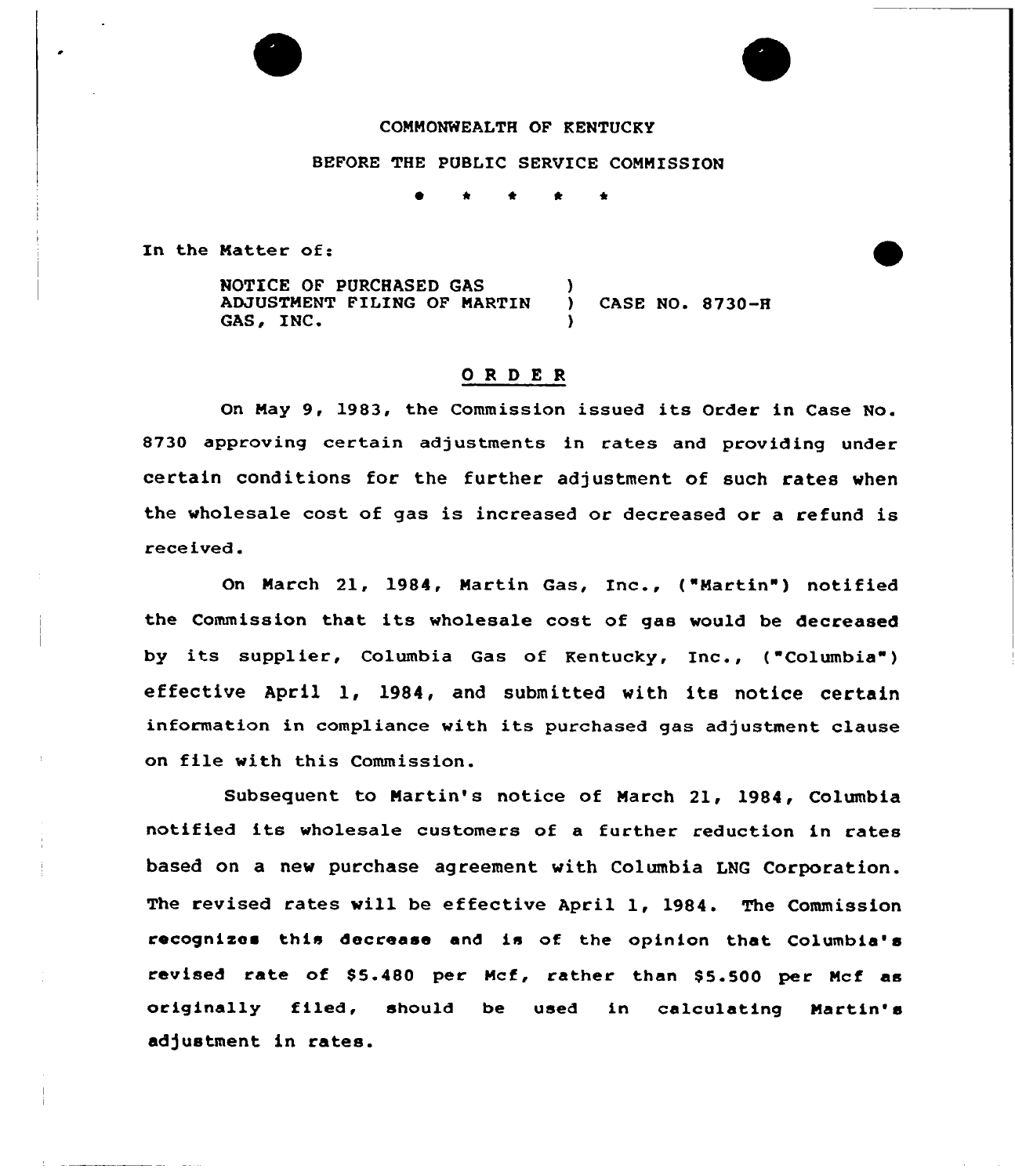After reviewing the record in this case and being advised, the Commission is of the opinion and finds that:

(1) On March 8, 1984, Columbia notified Martin that its wholesale cost of gas would be decreased effective April 1, 1984.

(2) Nartin's notice of Narch 21, l984, set out certain revisions in rates which Martin proposed to place into effect, said rates being designed to pass on the wholesale decrease in price from its supplier in the amount of 19.1 cents per Hcf.

(3) On March 29, 1984, Columbia filed revised rates to be effective April 1, 1984, to give effect to <sup>a</sup> favorable new purchase agreement with Columbia LNG Corporation. Columbia notified Martin that its wholesale cost of gas would be reduced an additional 2 cents per Ncf.

(4) Martin's adjustment in rates should be based on Columbia's revised wholesale rates effective April 1, 1984. The proposed rates should be reduced by <sup>a</sup> factor of 1.9 cents per Ncf to reflect Columbia's revision.

(5) Martin should report to the Commission any excess revenues collected from April 1, 1984, to the date the proposed rates are implemented, along with a plan to refund any excess collections to its customers.

(6) Martin's adjustment in rates under the purchased gas adjustment provisions approved by the Commission in its Order in Case No. 8730 dated May 9, 1983, is fair, just and reasonable and in the public interest and should be effective with gas supplied on and after April 1, 1984.

$$
-2-
$$

and an anti-service control of the service of the service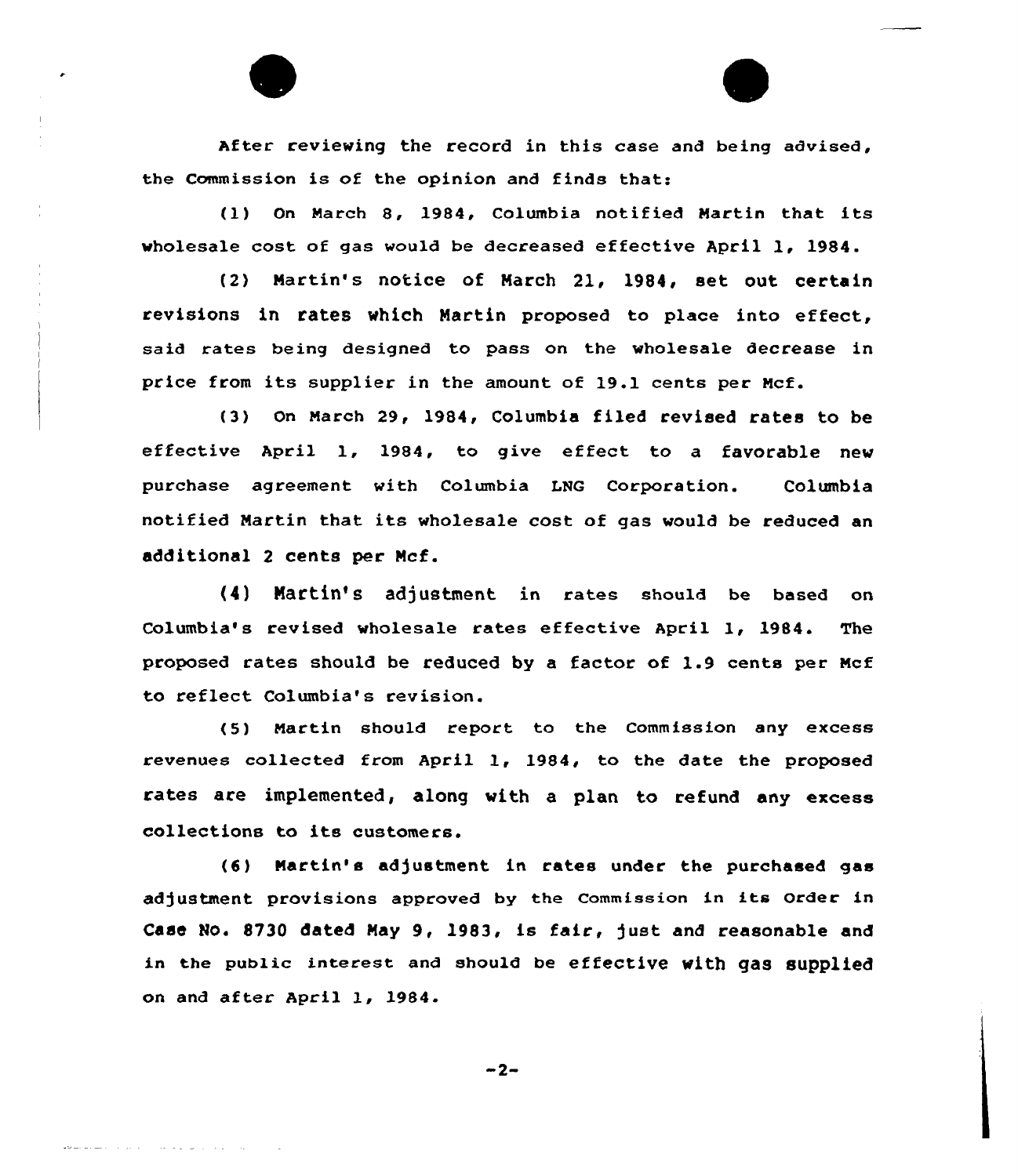IT IS THEREFORE ORDERED that the rates in the Appendix to this Order be and they hereby are authorized effective with gas supplied on and after April 1, 1984.

IT IS FURTHER ORDERED that within 30 days of the date of this Order Nartin shall report to the Commission any excess revenues collected during the period from April 1, 1984, to the date the proposed rates are implemented, along with a plan to refund any excess collections to its customers.

IT IS FURTHER ORDERED that within 30 days of the date of this Order Martin shall file with this Commission its revised tariffs setting out the rates authorized herein.

Done at Frankfort, Kentucky, this 17th day of April, 1984.

PUBLIC SERVICE CONNISSION

Chairman

Co

ATTEST:

Secretary